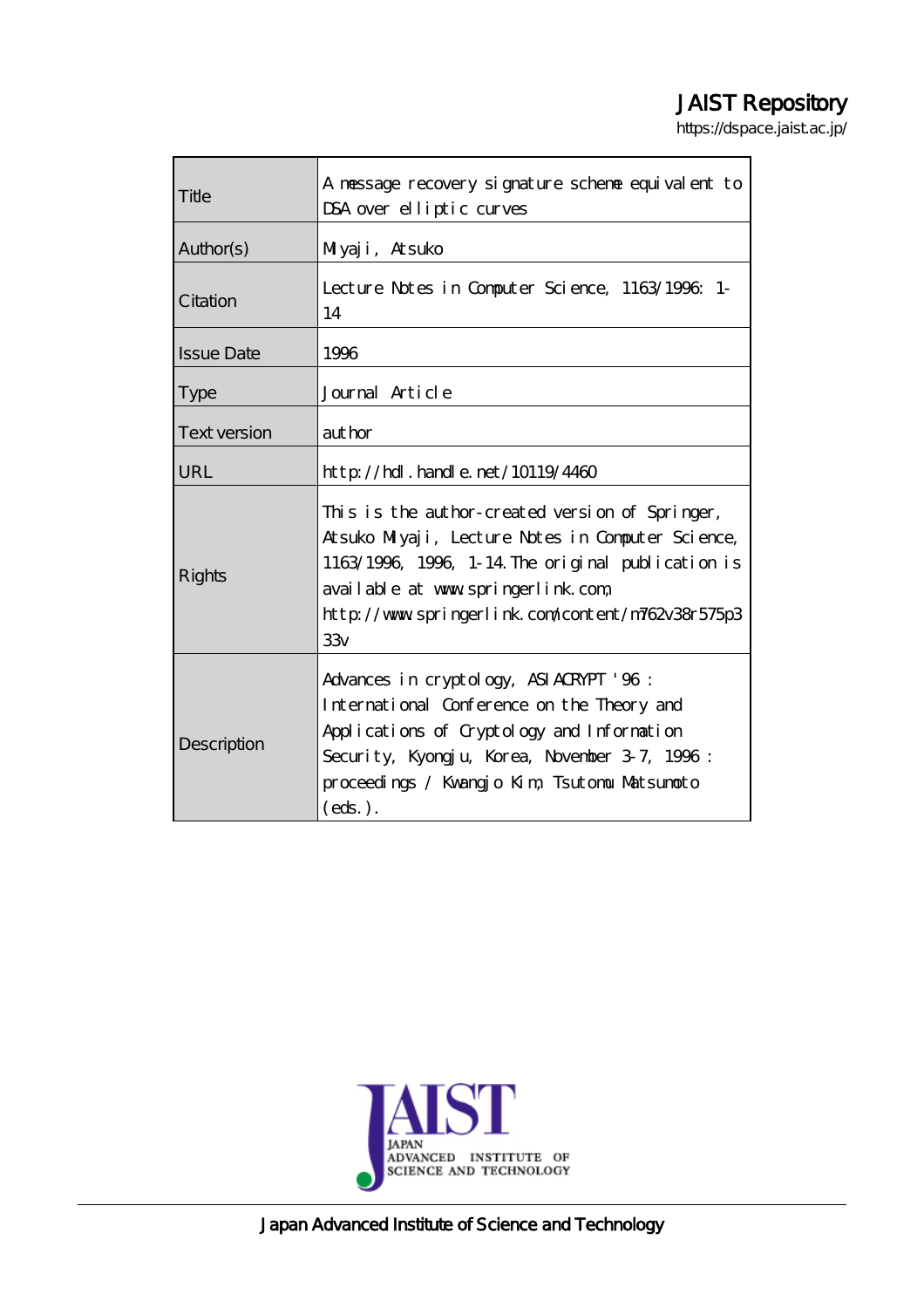# **A message recovery signature scheme equivalent to DSA over elliptic curves**

Atsuko Miyaji

Multimedia Development Center Matsushita Electric Industrial Co., LTD. E-mail : miyaji@isl.mei.co.jp

**Abstract.** The ElGamal signature([3]) is based on the difficulty of the discrete logarithm problem(DLP). For the ElGamal signature scheme, many variants like the NIST Digital Signature Algorithm(DSA)([10]) and a new signature with a message recovery feature([12]) are proposed. The message recovery feature has the advantage of small signed message length, which is effective especially in applications like identity-based public key system $([4])$  and the key exchange protocol $([2])$ . However, its security is not widely accepted because it has been only a few years since the scheme was proposed. Even the relative security between the new message recovery scheme and already-existing schemes is scarcely known. In this paper, we make a strict definition of the conception of equivalent classes([14]) between signature schemes. According to this definition, we discuss the security relation between signature schemes. The reason why the Bleichenbacher-attack([1]) works for ElGamal but not for DSA can be also explained well by the conception. We show that an elliptic curve gives the message recovery signature equivalent to DSA. Furthermore we investigate the new attack over elliptic curves and present its new trapdoor generating algorithm. We also show that the trapdoor does not exist in the particular kind of elliptic curves.

## **1 Introduction**

The ElGamal signature( $[3]$ ) is based on the difficulty of the discrete logarithm problem(DLP). For the ElGamal signature schemes, many variants like the NIST Digital Signature Algorithm(DSA)([10]) are proposed, any of which does not have a message recovery feature. Recently new variants with the message recovery feature are proposed $([12])$ , which have an advantage of smaller signed message length. Therefore they are effective especially in applications like identitybased public key system $([4])$  and the key exchange protocol $([2])$ . However, the new signatures have stood only for a few years, so its security is not widely accepted. Therefore we would construct an ElGamal-type message recovery signature whose security is proved to be equivalent to a widely known signature like ElGamal or DSA with some criterion. A conception is proposed to investigate the security relation between signature schemes([14]). The conception is useful, but it need to be discussed more strictly.

In this paper, we make a strict definition of the conception of equivalent classes between signature schemes. According to this definition, we discuss the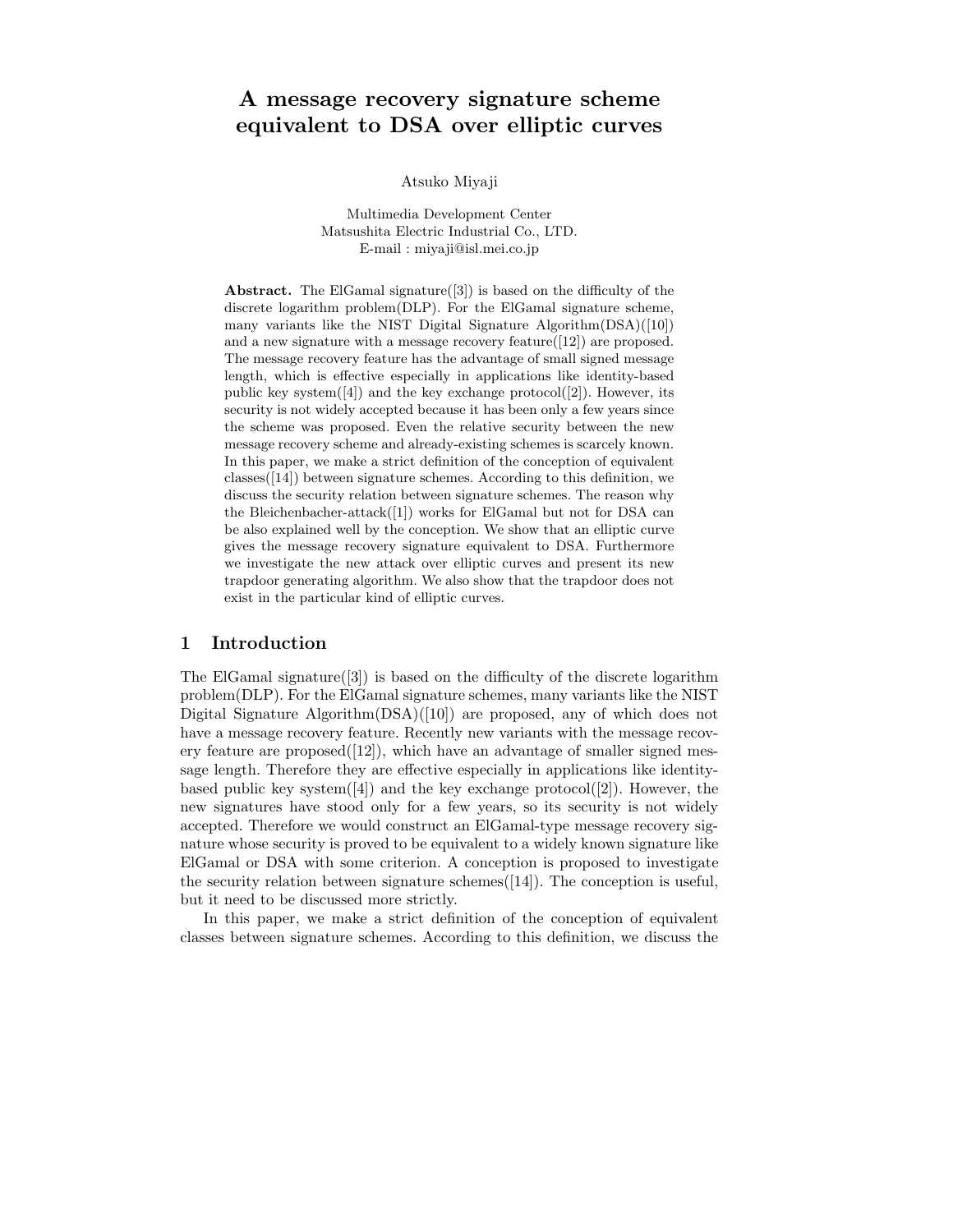security relation between signature schemes. The reason why a new  $\text{attack}([1])$ , called Bleichenbacher-attack, works for ElGamal but not for DSA can be also explained well by the conception. We found that the relation between modulo-p arithmetic and modulo q-arithmetic is important for the equivalences between ElGamal-type signatures, where  $\mathbb{F}_p = GF(p)$  is an underlying field and q is the order of a basepoint. We know the ElGamal-type signatures can be also constructed on an elliptic curve  $(6, 7)$ , which have a good feature that they can be implemented in smaller size than finite fields([5]). We also know they have another remarkable feature that elliptic curve signatures can choose various modulo-q arithmetics on an underlying field  $\mathbb{F}_p$ . By using the feature, we show that the message recovery signature on a special elliptic curve is strongly equivalent to DSA on it. Furthermore we investigate how Bleichenbacher-attack is applied on elliptic curve signatures. As for Bleichenbacher-attack, a trapdoor generating algorithm is an important factor: whoever knows a trapdoor for a signature can generate a user's valid signature on any message. However, a trapdoor generating algorithm over elliptic curves has not been known. We present a new trapdoor generating algorithm over elliptic curves. We also show that the elliptic curve, which constructs the message recovery signature equivalent to DSA, does not have the trapdoor.

This paper is organized as follows. Section 2 summarizes ElGamal, DSA and message recovery signature. Section 3 discusses the conception of security equivalence and some equivalent classes based on it. Section 4 investigates the security equivalent classes of signatures defined on elliptic curve, and also shows an elliptic curve gives the message recovery signature equivalent to DSA. Section 5 presents a new trapdoor generating algorithm over elliptic curves.

# **2 ElGamal, DSA and message recovery signature**

This section summarizes ElGamal, DSA, and the message recovery signature called MR in this paper. We assume that in any signature schemes, the trusted authority uses system parameters, that are a large prime  $p$ , a large prime factor q of  $p-1$  and a basepoint  $g \in \mathbb{F}_p = GF(p) = \{0, \ldots, p-1\}$  whose order is q. These system parameters are known to all users. The signer Alice has a secret key  $x_A$  and publishes its corresponding public key  $y_A = g^{x_A} \pmod{p}$ . The original ElGamal signature([3]) uses a generator of  $\mathbb{F}_p^* = \{1, \ldots, p-1\}$  as a hasometric However for practical purposes([17, 14]), we use the above basement basepoint. However for practical purposes $([17, 14])$ , we use the above basepoint in  $\mathbb{F}_p$ . Here we summarize how each signature scheme is defined for  $m \in \mathbb{F}_p^*$ , where m is typically the bashed value of a message but in the case of using the where  $m$  is typically the hashed value of a message but in the case of using the message recovery feature  $m$  is a message with redundancy.

#### **ElGamal**

Alice chooses a random number  $k \in \mathbb{F}_q^*$ , and computes  $r_1 = g^k \pmod{p}$  and  $r' = r_k \pmod{q}$ . Then she computes  $s \in \mathbb{F}^*$  from  $r'_1 = r_1 \pmod{q}$ . Then she computes  $s \in \mathbb{F}_q^*$  from

$$
sk = m + r'_1 x_A \pmod{q}.\tag{1}
$$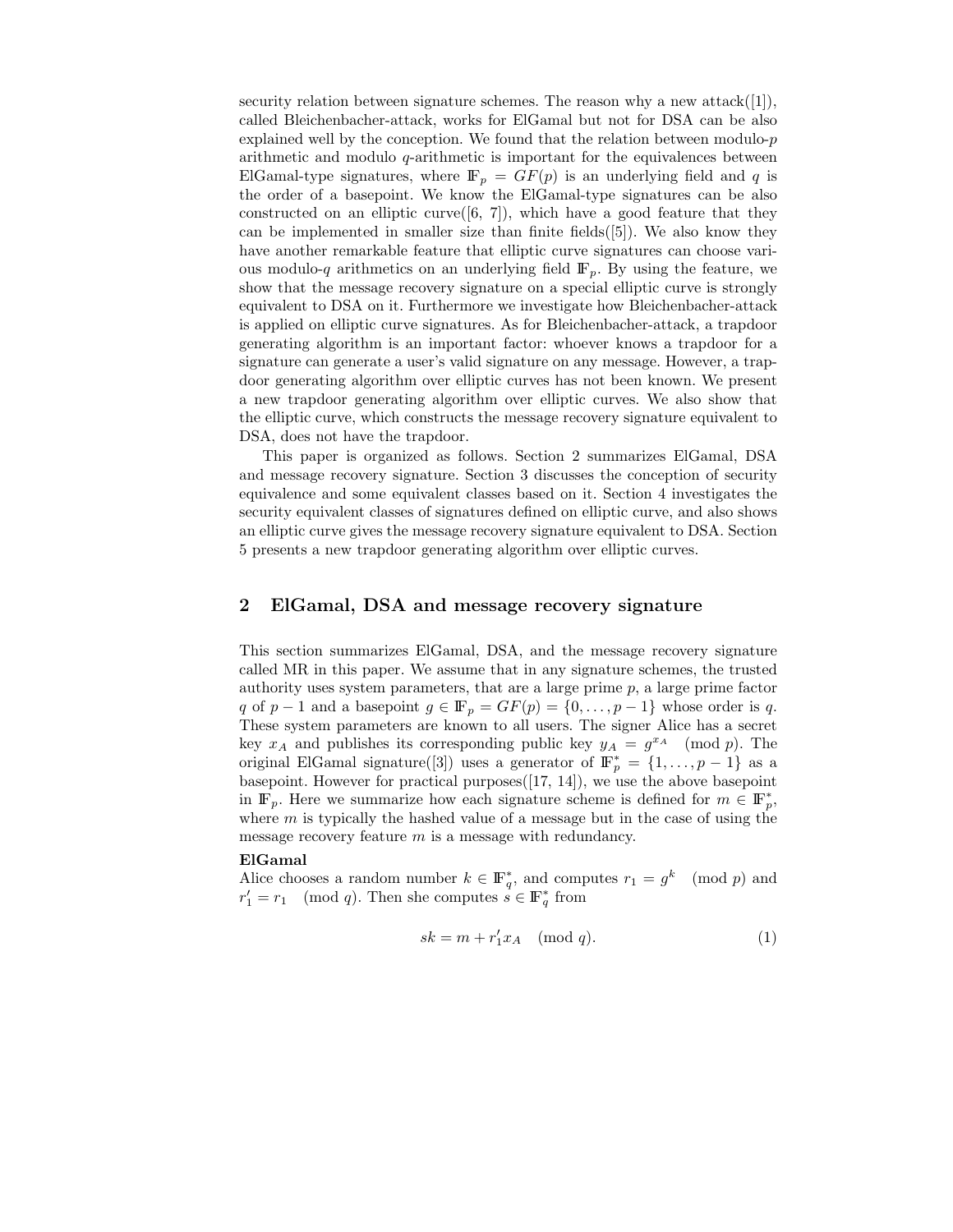Here if  $s = 0$ , then she chooses the random number k again. Of course such a probability is negligibly small. Then the triplet  $(m; (r_1, s))$  constitutes the signed message. The signature verification is done by checking that  $(r_1, s) \in \mathbb{F}_p^* \times \mathbb{F}_q^*$ <br>and the next equation and the next equation,

$$
r_1^s = g^m y_A^{r_1'} \pmod{p}.
$$
 (2)

We make the sign  $+$  of  $r'_1$  in Equation (1) coincide with that of DSA since the following discussion holds regardless of signs following discussion holds regardless of signs.

#### **DSA**

Alice chooses a random number  $k \in \mathbb{F}_q^*$ , and computes  $r_1 = g^k \pmod{p}$  and  $r' = r_1 \pmod{q}$ . Then she computes  $\varepsilon \in \mathbb{F}^*$  from Equation (1). Here if  $r' =$  $r'_1 = r_1 \pmod{q}$ . Then she computes  $s \in \mathbb{F}_q^*$  from Equation (1). Here if  $r'_1 = 0$  or  $s = 0$ , then she chooses the random number k again. Then the triplet 0 or  $s = 0$ , then she chooses the random number k again. Then the triplet  $(m; (r'_1, s))$  constitutes the signed message. The signature verification is done by checking  $(r' \, s) \in \mathbb{F}^* \times \mathbb{F}^*$  and the next equation checking  $(r'_1, s) \in \mathbb{F}_q^* \times \mathbb{F}_q^*$  and the next equation,

$$
r'_1 = (g^{m/s} y_A^{r'_1/s} \pmod{p}) \pmod{q}.
$$
 (3)

Here we summarize Bleichenbacher-attack([1]) over ElGamal.

#### *Bleichenbacher-attack:*

Assume that a forger knows  $\beta \in \mathbb{F}_p^*$  such as  $\beta = 0 \pmod{q}$  and  $\beta^t = g$ <br>od n) for a known  $t \in \mathbb{F}_p^*$  For  $\forall m \in \mathbb{F}_p^*$  be sets  $r_n = \beta$  and  $s = tm \pmod{q}$  $p(\text{mod } p)$  for a known  $t \in \mathbb{F}_q^*$ . For  $\forall m \in \mathbb{F}_p^*$ , he sets  $r_1 = \beta$  and  $s = tm \pmod{q}$ .<br>Then  $(p, s)$  is a valid signature on m since  $s^{m}n!s^{-s}$ ,  $s^{m} s^{-tm/t}$ , 1 Then  $(r_1, s)$  is a valid signature on m since  $g^m y_A^n r_1^{-s} = g^m g^{-tm/t} = 1$ .<br>For a given  $\mathbb{F}$  and g it would be difficult to find the above  $\beta$ .

For a given  $\mathbb{F}_p$  and g, it would be difficult to find the above  $\beta$ . However, an authority can generate  $\mathbb{F}_p$  and g with a trapdoor  $\beta$  by repeating a natural trial([1]): first set  $\mathbb{F}_p$ , a large prime  $q|p-1$ , and  $p-1 = qn$ , next find  $\beta = lq$  ( $l \in$  $\{1, \dots, n-1\}$  such that the order of  $\beta$  is q, then set a basepoint  $g = \beta^t$  for  $1 < t < q - 1$ . Generally, n is sufficiently large, so this algorithm may work well. Apparently the existence of the trapdoor  $\beta$  cannot be recognized easily. In the case of DSA-signature, such  $r_1 = \beta$  is already removed. Therefore DSA is strong against the attack.

#### **MR**

MR can be derived from ElGamal by adding the message-mask equation (4) and replacing m (resp. r<sub>1</sub>') by 1 (resp. r<sub>2</sub>') in Equation (1). To sign a message  $m \in \mathbb{F}_p^*$ ,<br>Alice shapes a madam number  $h \in \mathbb{F}_p^*$  and semplies  $n = g^k$  (mod n) and Alice chooses a random number  $k \in \mathbb{F}_q^*$ , and computes  $r_1 = g^k \pmod{p}$ , and

$$
r_2 = m^{-1}r_1 \pmod{p}.
$$
 (4)

Then she sets  $r'_2 = r_2 \pmod{q}$ , and computes  $s_m \in \mathbb{F}_q^*$  from

$$
s_m k \equiv 1 + r_2' x_A \pmod{q}.\tag{5}
$$

Here if  $r_2 = 0$  or  $s_m = 0$ , then she chooses the random number k again. Then the signature is given by  $(r_2, s_m)$ . The message can be recovered by checking  $(r_2, s_m) \in \mathbb{F}_p^* \times \mathbb{F}_q^*$  and computing a recovery equation

$$
m = g^{1/s_m} y_A^{r_2'/s_m} r_2^{-1} \pmod{p}.
$$
 (6)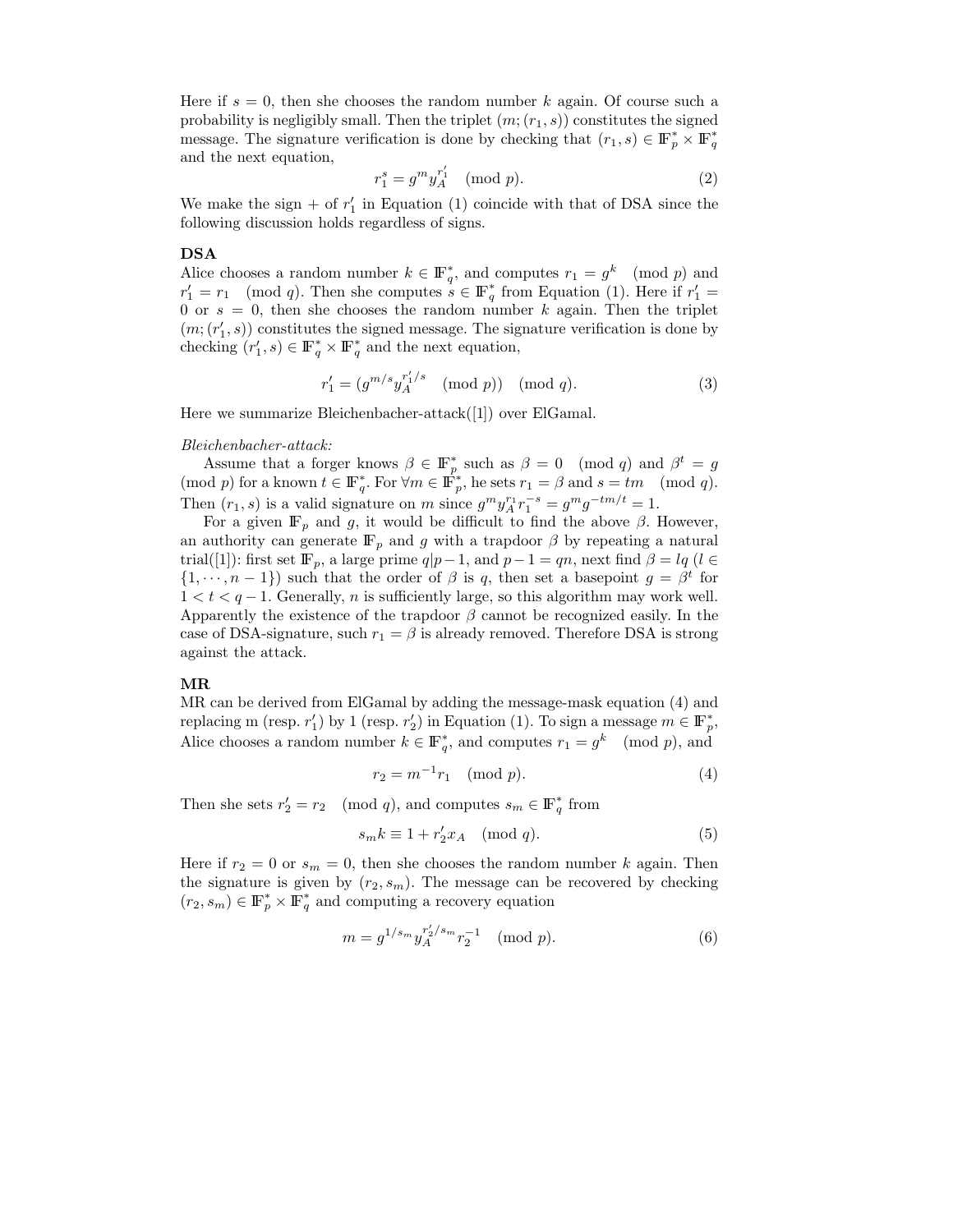Another message-mask equation  $r_2 = mr_1^{-1} \pmod{p}$  and other signature equations are also proposed in [14]. The following discussion also holds for the tions are also proposed in [14]. The following discussion also holds for the message-mask equation and the signature equations in almost the same way.

# **3 Security equivalent classes**

A conception of equivalent classes between signature schemes was proposed([14]), which is based on an idea of transformability. However, the relation between transformability of signature schemes and the security equivalence is not known. In this section, we will discuss the relation and will make a strict definition of this conception based on transformability.

Let  $S1$  and  $S2$  be two signature schemes, and  $I$  be a common public information necessary for verifying these signatures. Then in order to forge a valid Alice's S1- or S2-signature for a given m without the knowledge of her secret key, we have to solve the next two problems,  $Pr_S1(I, m)$  or  $Pr_S2(I, m)$  respectively, where

Pr  $\mathcal{S}_1(I, m)$  is the problem that on input I and m, outputs a valid S1-signature  $S1(m)$  of Alice,

Pr  $S(1, m)$  is the problem that on input I and m, outputs a valid S2-signature  $S2(m)$  of Alice.

Then the next proposition shows that the equivalence between  $Pr\mathcal{S1}(I, m)$  and  $Pr_S(1, m)$  is related with transformability between two signatures S1 and S2.

**Proposition 1.** *(1) If any S1-signature can be transformed into an S2-signature by a function f in (expected) time polynomial in the size of public information for verifying S1-signature without knowledge of the secret key, then*  $Pr_S(1, m)$ *is (expected) polynomial-time reducible to*  $Pr S1(I, m)$ .

*(2) If any S1-signature can be transformed into an S2-signature by a function f in (expected) time polynomial in the size of public information for verifying S1 signature, and vice versa, without knowledge of the secret key, then*  $Pr_S1(I, m)$ and  $Pr_S(1, m)$  are equivalent with respect to the (expected) polynomial-time *Turing reducibility.*

*Proof.* (1) For input I and m, output Pr  $S2(I, m) := f(Pr \ S1(I, m))$ . Since f runs in a (expected) polynomial-time,  $Pr_S(1, m)$  is (expected) polynomialtime reducible to  $Pr_S1(I, m)$ .

(2) It follows immediately from the discussion of (1).

From Proposition 1, we define "strong equivalence" between signature schemes as follows.

**Definition 2.** Two signature schemes S1 and S2 are called strongly equivalent if any S1-signature can be transformed into an S2-signature in (expected) time polynomial in the size of public information for verifying S1-signature, and vice versa, without knowledge of the secret key.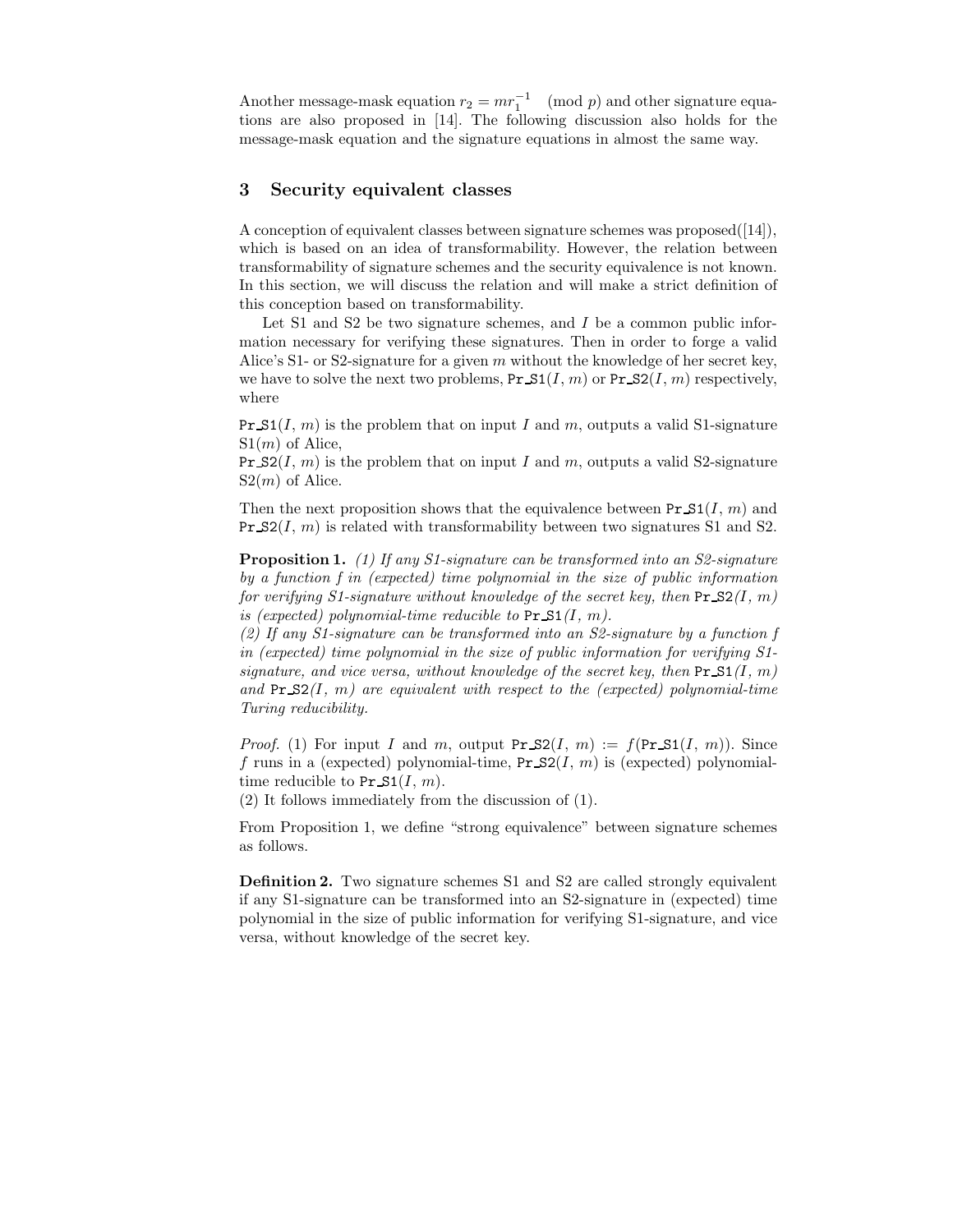Note that the transitive law holds in strong equivalences: for three signature schemes S1, S2 and S3, if S1 and S2, and, S2 and S3 are strongly equivalent respectively, then S1 and S3 are strongly equivalent. In order to show that two signature schemes are strongly equivalent, we must show that any signature for a scheme can be transformed into another and vice versa. In [14], DSA and ElGamal were erroneously said to be strongly equivalent since they did not investigate ElGamal signatures that are not transformed into DSA signatures. The following theorem will show the correct relation between ElGamal and DSA and explain well why Bleichenbacher-attack works for ElGamal but not for DSA.

**Theorem 3.** *Any DSA signature can be transformed in time polynomial in* <sup>|</sup>p<sup>|</sup> *to an ElGamal signature without knowledge of the secret key, but some ElGamal signatures cannot be transformed. (i.e. DSA and ElGamal are not strongly equivalent.) If we add the condition of*  $r_1 \neq 0 \pmod{q}$  *both to the signature exerction and verification of ElGamal then ElGamal is strongly equivalent to generation and verification of ElGamal, then ElGamal is strongly equivalent to DSA.*

*Proof.* Let  $(r'_1, s) \in \mathbb{F}_q^* \times \mathbb{F}_q^*$  be a DSA signature on  $m \in \mathbb{F}_p^*$ . First set

$$
r_1 = g^{m/s} y_A^{r_1'/s} \pmod{p}.
$$

Then  $(r_1, s)$  is an ElGamal signature on m since  $(r_1, s) \in \mathbb{F}_p^* \times \mathbb{F}_q^*$ .<br>On the other hand, let  $(r_1, s) \in \mathbb{F}_q^* \times \mathbb{F}_q^*$  with also an ElG

On the other hand, let  $(r_1, s) \in \mathbb{F}_p^* \times \mathbb{F}_q^*$  with  $q|r_1$  be an ElGamal signa-<br>a on  $m \in \mathbb{F}^*$ . Then the signature cannot be transformed explicitly to DSA ture on  $m \in \mathbb{F}_p^*$ . Then the signature cannot be transformed explicitly to DSA signature since  $r' = r$ . (mod  $q = 0$ ) Therefore ElGamal is not strongly equivsignature since  $r'_1 = r_1 \pmod{q} = 0$ . Therefore ElGamal is not strongly equiv-<br>along to DSA. Apparently if the condition of  $r_1 \neq 0 \pmod{q}$  is added to both alent to DSA. Apparently if the condition of  $r_1 \neq 0 \pmod{q}$  is added to both the signature generation and verification of ElGamal, then the ElGamal signathe signature generation and verification of ElGamal, then the ElGamal signature which cannot be transformed to DSA is removed. Therefore it is strongly equivalent to DSA.

For practical purposes, it might be insignificant to remove the case of  $r_1 = 0$ (mod q) from ElGamal-signatures. Importantly, the conception of *strong equivalence* is effective in discussing how attacks exist. Theorem 3 says that ElGamal removed the case of  $r_1 = 0 \pmod{q}$  is strongly equivalent to DSA and strong against Bleichenbacher-attack also.

The relation between MR and DSA is correctly pointed out not to be strongly equivalent([14]). Here we summarize why MR is not strongly equivalent to DSA. We can make  $r_2$  of MR-signature transform into  $r'_1$  of DSA-signature. But  $s_m$ <br>of MR cannot be transformed into s of DSA by the following reason. The signaof MR cannot be transformed into s of DSA by the following reason. The signature equation is computed on the modulo-q arithmetic, while the message-mask equation  $(4)$  in MR is computed on the modulo-p arithmetic. Therefore the next relation between the modulo-p arithmetic and the modulo-q arithmetic, that is

$$
(m^{-1}r_1 \pmod{p}) \pmod{q} \neq m^{-1}r_1 \pmod{q},
$$
 (7)

reduces non-equivalences. By the same reason, MR and ElGamal are not strongly equivalent.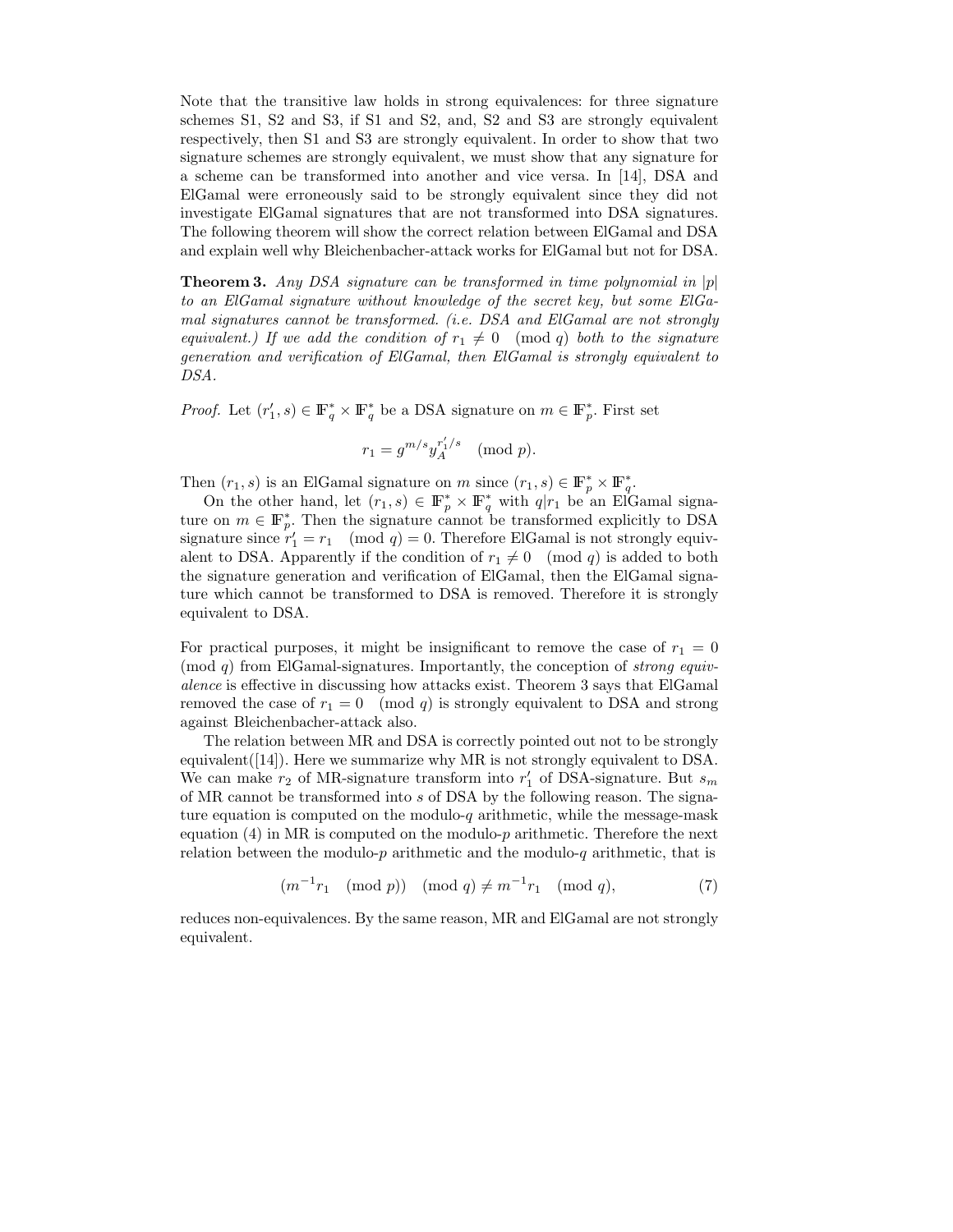To sum up, the relative security of MR to DSA or ElGamal is not known at this moment. Especially it has been only a few years since MR was proposed, so its security is not widely accepted. If a message recovery signature is shown to be strongly equivalent to a widely known signature scheme like DSA, it would be safe to say that its security is guaranteed by DSA.

# **4 Aspect of elliptic curves in signature schemes**

The ElGamal-type signatures can be constructed in other groups, as long as DLP is hard. So ElGamal, DSA, and MR can be also constructed on an elliptic curve, which are called ECElG, ECDSA, and ECMR respectively in this paper.

Elliptic curves, chosen suitably, can be implemented in smaller size than finite fields since the most serious attacks defined on finite fields cannot be applied to elliptic curves $(11)$ . Furthermore there is a remarkable difference in conditions of the order  $q$  of a basepoint between elliptic curves and finite fields. In the case of finite fields, q is limited to a divisor of  $p-1$ . On the other hand, in the case of elliptic curves  $E/\mathbb{F}_p$ , q is chosen randomly in the range determined by Hasse's theorem([18]):  $p + 1 - 2\sqrt{p} \leq \#E(\mathbb{F}_p) \leq p + 1 + 2\sqrt{p}$ . For example,<br>we can choose a basepoint  $G \subseteq E(\mathbb{F})$  with the order  $a \geq n$  which is impossible we can choose a basepoint  $G \in E(\mathbb{F}_p)$  with the order  $q \geq p$ , which is impossible in the case of finite fields. In the previous section, we saw that the relation between the modulo- $p$  arithmetic and the modulo- $q$  arithmetic is important for the equivalence between signature schemes. Therefore such characteristics might be suitably used on signature schemes.

We assume that the trusted authority chooses an elliptic curve  $E/\mathbb{F}_p(p)$  is a large prime) and a basepoint  $G \in E(\mathbb{F}_p)$  with a large prime order q. The signer Alice has a secret key  $x_A$  and publishes the corresponding public key  $Y_A = x_A G$ . Here we summarize how each signature scheme is defined for a message  $m \in \mathbb{F}_p^*$ .<br>The following discussion also holds in the case of  $E/\mathbb{F}_{\text{ex}}$ . The following discussion also holds in the case of  $E/\mathbb{F}_{2r}$ .

#### **ECElG**

Alice chooses a random number  $k \in \mathbb{F}_q^*$ , and computes

$$
R_1 = kG,\t\t(8)
$$

in E. Then she sets  $r'_1 = x(R_1) \pmod{q}$  and computes  $s \in \mathbb{F}_q^*$  from Equation (1) where  $x(R_1)$  denotes the x-coordinate of R. Here if either  $x(R_1) = 0$  or (1), where  $x(R_1)$  denotes the x-coordinate of  $R_1$ . Here if either  $x(R_1) = 0$  or  $s = 0$ , then she chooses the random number k again. Then the triplet  $(m; (R_1, s))$ constitutes the signed message. The signature verification is done by checking  $x(R_1) \in \mathbb{F}_p^*, s \in \mathbb{F}_q^*,$  and the next equation in E,

$$
sR_1 = mG + r'_1 Y_A,\tag{9}
$$

where  $r'_1 = x(R_1) \pmod{q}$ .

#### **ECDSA**

Alice chooses a random number  $k \in \mathbb{F}_q^*$ , computes Equation (8), and sets

$$
r'_1 = x(R_1) \pmod{q}.
$$
 (10)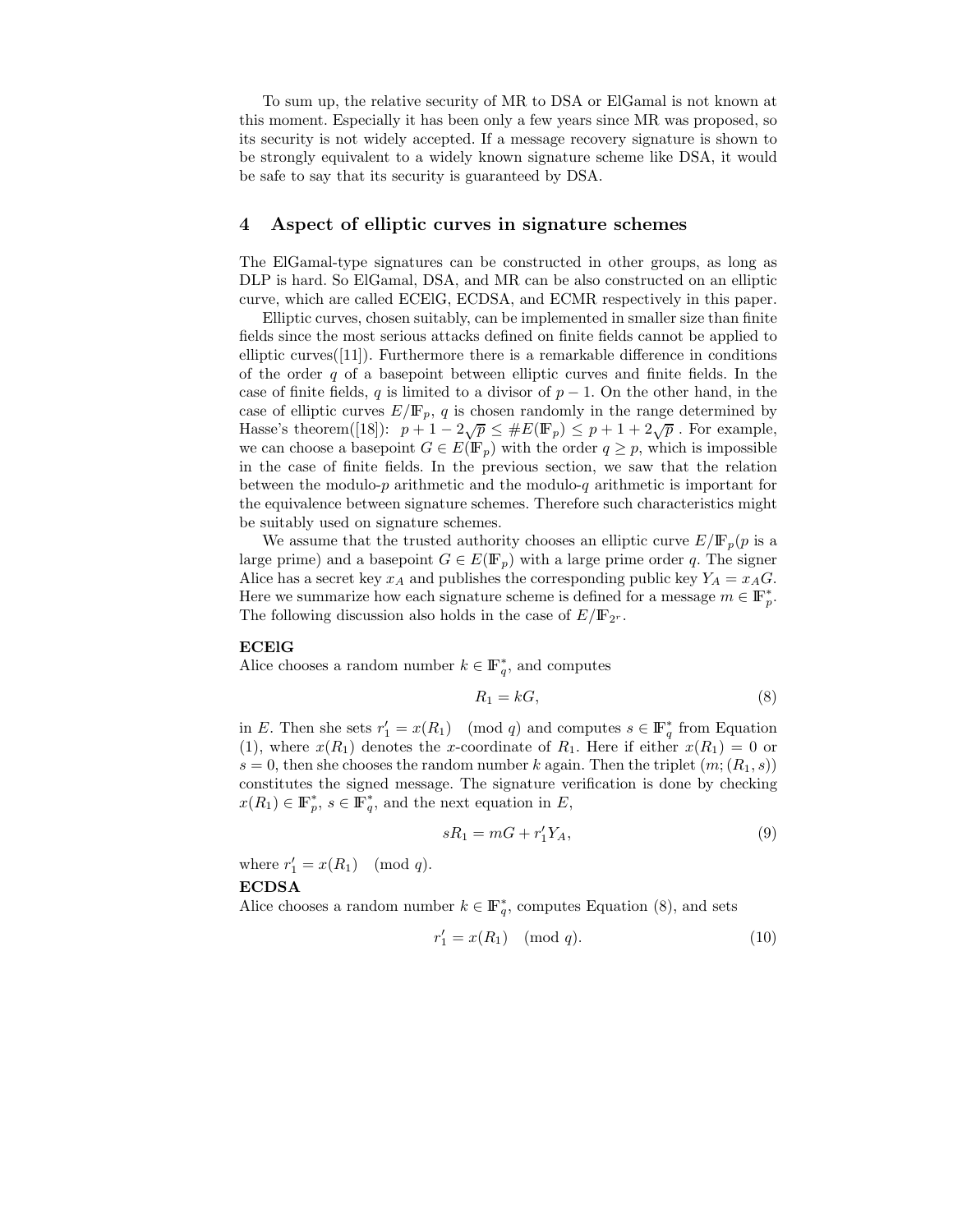Then she computes  $s \in \mathbb{F}_q^*$  from Equation (1). Here if either  $r'_1 = 0$  or  $s = 0$ , then<br>she chooses the random number k again. Then the triplet  $(m, (r', s))$  constitutes she chooses the random number k again. Then the triplet  $(m; (r'_1, s))$  constitutes<br>the signed message. The signature verification is done by checking  $r' \, s \in \mathbb{R}^*$ the signed message. The signature verification is done by checking  $r'_1, s \in \mathbb{F}_q^*$ <br>and the next equation and the next equation,

$$
r_1' = x(\frac{m}{s}G + \frac{r_1'}{s}Y_A) \pmod{q}.
$$
 (11)

#### **ECMR**

Alice chooses a random number  $k \in \mathbb{F}_q^*$ , and computes Equation (8). Then she sets

$$
r_2 = m^{-1}x(R_1) \pmod{p},\tag{12}
$$

 $r'_2 = r_2 \pmod{q}$  and computes  $s_m \in \mathbb{F}_q^*$  from Equation (5). Here if either  $r_2 = 0$  or  $s_m = 0$ , then she chooses the random number k again. Then the signature is given by  $(r_2, s_m)$ . The message can be recovered, after checking  $r_2 \in \mathbb{F}_p^*$  and  $s_m \in \mathbb{F}_q^*$ , by computing the recovery equation:

$$
m = x(\frac{1}{s_m}G + \frac{r'_2}{s_m}Y_A)r_2^{-1} \pmod{p}.
$$
 (13)

#### **4.1 Equivalences among ECElG, ECDSA and ECMR**

We discuss the strong equivalent classes between elliptic curve signature schemes. The equivalent classes are different according to the choice of elliptic curves. In this section, we deal with elliptic curves except for a special elliptic curve  $E/\mathbb{F}_p$ with p-elements([8, 9]). For elliptic curves dealt in this section, the order q of G is always different from  $p$  from Hasse's theorem. As for the special elliptic curve, we will discuss in the next section.

**Theorem 4.** *(i) Any ECDSA signature can be transformed in time polynomial in* <sup>|</sup>p<sup>|</sup> *to an ECElG signature without knowledge of the secret key. (ii)* If  $q > p$ , then ECEIG is strongly equivalent to ECDSA. *If*  $q < p$ , then there exists ECEIG that is not strongly equivalent to ECDSA. *(iii)* If  $p \neq q$ , ECMR is not strongly equivalent to either ECDSA or ECEIG.

*Proof.* (i) Let  $(r'_1, s)$  be an ECDSA signature on  $m \in \mathbb{F}_p^*$ . First compute

$$
R_1 = \frac{m}{s}G + \frac{r'_1}{s}Y_A,
$$

in E. Then  $(R_1, s)$  is an ECEIG signature on m. In fact,  $(R_1, s)$  satisfies  $x(R_1) \in \mathbb{F}^*$  and  $s \in \mathbb{F}^*$  since  $x' = x(R_1)$  (mod a) satisfies  $x' \neq 0$  $\mathbb{F}_p^*$  and  $s \in \mathbb{F}_q^*$  since  $r'_1 = x(R_1) \pmod{q}$  satisfies  $r'_1 \neq 0$ .<br>
(ii) Let  $(R_{1,s})$  be an ECEIC signature on  $m \in \mathbb{F}^*$ 

(ii) Let  $(R_1, s)$  be an ECEIG signature on  $m \in \mathbb{F}_p^*$ . First set  $r'_1 = x(R_1)$ <br>(mod a) In the case of  $a > n$ ,  $x(R_1)$  satisfies  $1 \leq x(R_2) \leq n-1 \leq a$ . So (mod q). In the case of  $q>p$ ,  $x(R_1)$  satisfies  $1 \leq x(R_1) \leq p-1 < q$ . So  $r'_1 = x(R_1)$ . Therefore  $(r'_1s)$  is an ECDSA signature on m. Thus ECEIG is<br>strongly equivalent to ECDSA strongly equivalent to ECDSA.

On the other hand, in the case of  $q < p$ , there exists an elliptic curve  $E/\mathbb{F}_p$ with  $E(\mathbb{F}_p) \ni R_1$  such as  $x(R_1) \neq 0$  and  $q|x(R_1)$ . In the same way as Theorem 3,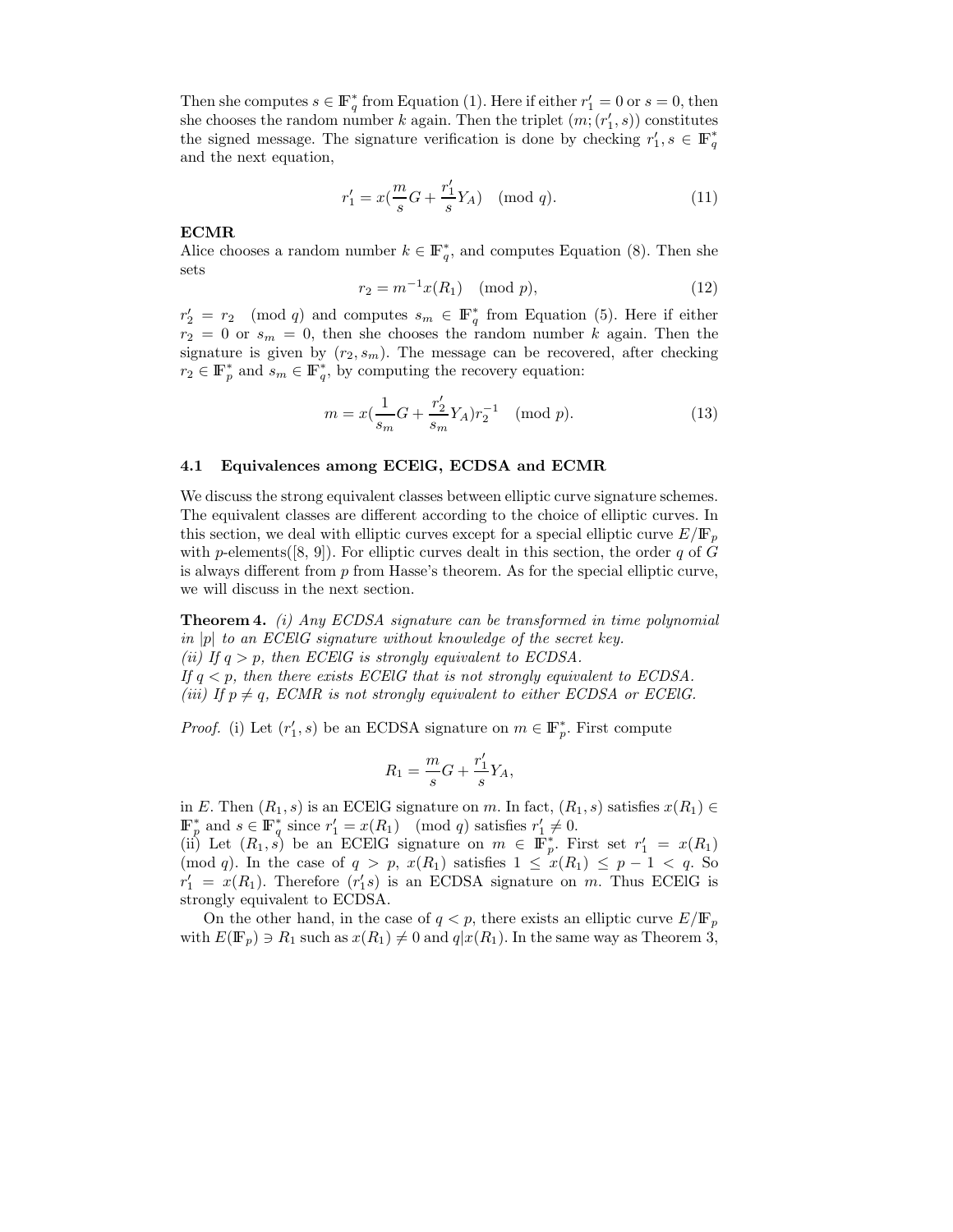a signature with  $R_1$  cannot be transformed into an ECDSA signature. Therefore for  $E/\mathbb{F}_p$  with  $E(\mathbb{F}_p) \ni R_1$  such as  $x(R_1) \neq 0$  and  $q|x(R_1)$ , ECEIG is not strongly equivalent to ECDSA strongly equivalent to ECDSA.

(iii) From the assumption of  $E$ , the order  $q$  is different from  $p$ . Therefore in the same way as the case of finite fields, the next relation between the modulo- $p$ arithmetic and the modulo- $q$  arithmetic, that is

$$
(m^{-1}x(R_1) \pmod{p}) \pmod{q} \neq m^{-1}x(R_1) \pmod{q},
$$
 (14)

reduces non-equivalences.

We can construct  $E/\mathbb{F}_p$  and G with  $q>p$ , on which ECEIG is strongly equivalent to ECDSA, since constraint of the order  $q$  is loose for elliptic curves. Furthermore we will show that ECElG, ECDSA, and ECMR on a special elliptic curve  $E/\mathbb{F}_p$  are all strongly equivalent each other in the next section.

#### **4.2 Message recovery signature equivalent to ECDSA**

We deal with an elliptic curve  $E/\mathbb{F}_p$  which has p-elements over  $\mathbb{F}_p$ , denoted  $E_p$ in this paper. Such an elliptic curve can be constructed as easily as the other elliptic curve([8, 9]). Then the system parameters are: an elliptic curve  $E_p/\mathbb{F}_p$ , a basepoint  $G \in E_p(\mathbb{F}_p)$  whose order is p. For the equivalences among ECEIG, ECDSA, and ECMR on  $E_p/\mathbb{F}_p$ , we have the next result.

**Theorem 5.** Let  $E_p/\mathbb{F}_p$  be an elliptic curve with  $\#E_p(\mathbb{F}_p) = p$ . For signature *schemes on* <sup>E</sup>*<sup>p</sup>, ECElG, ECDSA, and ECMR are strongly equivalent each other.*

*Proof.* We show the next two facts,

(i) ECElG is strongly equivalent to ECDSA,

(ii) ECMR is strongly equivalent to ECDSA.

Then from the transitive law, ECElG, ECDSA, and ECMR are strongly equivalent each other.

(i) Any ECDSA signature can be transformed into an ECElG from Theorem 4. On the other hand, let  $(R_1, s)$  be an ECEIG signature on a message  $m \in \mathbb{F}_p^*$ .<br>We set  $r' = r(R_1)$  Then  $(r' \mid s)$  is a DSA signature since  $r' \neq 0$  Thus ECEIG We set  $r'_1 = x(R_1)$ . Then  $(r'_1, s)$  is a DSA signature since  $r'_1 \neq 0$ . Thus ECEIG is strongly equivalent to ECDSA is strongly equivalent to ECDSA.

(ii) Let  $(r'_1, s)$  be an ECDSA signature on  $m \in \mathbb{F}_p^*$ . We set

$$
R_1 = \frac{m}{s}G + \frac{r'_1}{s}Y_A
$$
,  $r_2 = m^{-1}r'_1 \pmod{p}$ , and  $s_m = s/m \pmod{p}$ .

Then  $x(R_1) = r'_1$  and  $(r_2, s_m) \in \mathbb{F}_p^* \times \mathbb{F}_p^*$  since  $(r'_1, s) \in \mathbb{F}_p^* \times \mathbb{F}_p^*$ , and m is recovered as follows recovered as follows,

$$
m = x(\frac{1}{s_m}G + \frac{r_2}{s_m}Y_A)r_2^{-1}
$$
 (mod *p*).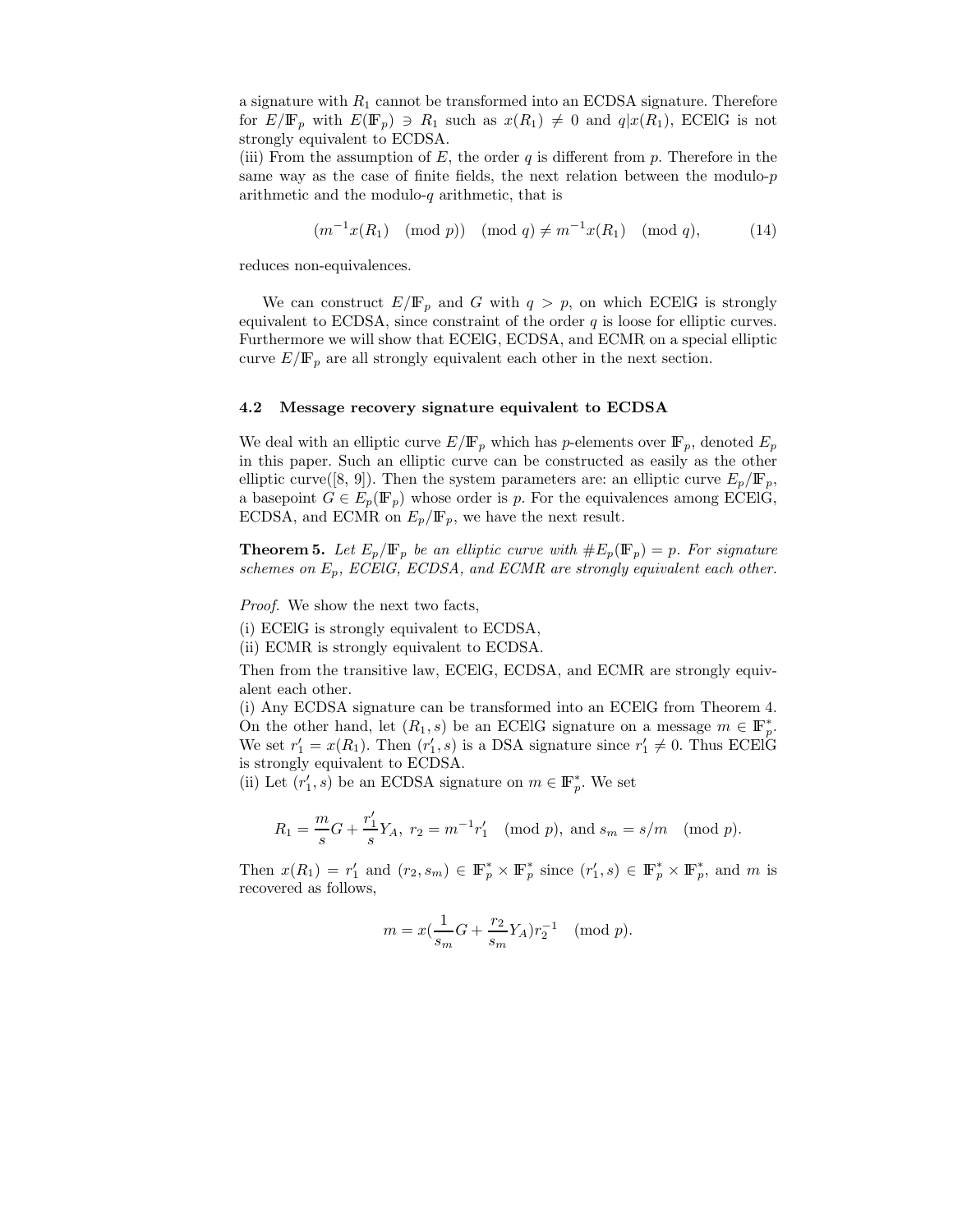So  $(r_2, s_m)$  is an ECMR signature. Conversely, let  $(r_2, s_m)$  be an ECMR signature on  $m \in \mathbb{F}_p^*$ . We compute

$$
R_1 = \frac{1}{s_m}G + \frac{r_2}{s_m}Y_A,
$$

and recover  $m = x(R_1)r_2^{-1} \pmod{p}$ . Then we set  $s = ms_m \pmod{p}$  and  $r' = x(R_1)$ . Then  $(r' \circ) \in \mathbb{F}^* \times \mathbb{F}^*$  since  $x_2 = m^{-1}x(R_1) \pmod{p} \neq 0$ . So  $r'_1 = x(R_1)$ . Then  $(r'_1, s) \in \mathbb{F}_p^* \times \mathbb{F}_p^*$  since  $r_2 = m^{-1}x(R_1) \pmod{p} \neq 0$ . So  $(r'_1, s)$  is an ECDSA signature. Thus ECMB is strongly equivalent to ECDSA  $(r'_1, s)$  is an ECDSA signature. Thus ECMR is strongly equivalent to ECDSA.

ElGamal-type signature requires two modulo arithmetics. One is modulo- $p$ arithmetic in underlying field  $\mathbb{F}_p$ . The other is modulo-q arithmetic for the order q of a basepoint. In ElGamal-type signature, the two modulo arithmetics are not independent. In fact a result of modulo-p arithmetic is the input for the next modulo-q arithmetic. In the case of a finite field, the relation between these two modulo arithmetics, as we see in Equation (7), makes the equivalences among signature schemes impossible. On the other hand, in the case of elliptic curves the order  $q$  is chosen randomly in the range determined by Hasse's theorem. Therefore there exists the above  $E_p/\mathbb{F}_p$  with p elements. For such an elliptic curve, two modulo arithmetics are the same. This is why ECElG, ECDSA, and ECMR are strongly equivalent each other. This is an advantage of elliptic curves over finite fields.

#### **4.3 Summary of known facts on elliptic curves**

As a concluding remark of Section 4, we present the next known facts on elliptic curves  $E/\mathbb{F}_p$ , including this paper's result.

(A) If  $E/\mathbb{F}_p$  is supersingular, then the elliptic curve discrete logarithm problem(EDLP) is vulnerable to MOV-reduction([11]): EDLP is reduced to in probabilistic polynomial time to DLP.

(B) If  $E/\mathbb{F}_p$  is a prime-order elliptic curve, then some equivalences of cryptosystems based on EDLP are proved: the problems of breaking the Diffie-Hellman's key exchange scheme denoted by DH*<sup>E</sup>* , the ElGamal's public-key cryptosystems denoted by  $EG_E$ , and the Shamir's 3-pass key-transmission scheme $([19])$  denoted by  $3PASS_E$  are all equivalent([16]).

(C) If  $E/\mathbb{F}_p$  and G with the order q satisfies  $q \geq p$ , ECEIG is strongly equivalent to ECDSA. Especially in the case of  $E/\mathbb{F}_p$  and G with the order q satisfies  $q = p$ , ECElG, ECDSA, and ECMR are strongly equivalent each other(Theorem 4 and 5).

As for (A), an elliptic curve  $E/\mathbb{F}_p$  is supersingular if and only if  $\#E(\mathbb{F}_p)$  =  $p+1(p \geq 5)$ , where  $\#E(\mathbb{F}_p) = p+1$  is a composite number. As for (C), from Hasse's theorem an elliptic curve with  $q \geq p$  is limited to a prime-order elliptic curve, that is  $\#E(\mathbb{F}_p) = q \geq p$ . To sum up, in the case of a prime-order elliptic curve with  $\#E(\mathbb{F}_p) \geq p$ , it has been known that such an elliptic curve is not supersingular, that some problems of cryptosystems based on EDLP are equivalent, and that ECDSA and ECELG are strongly equivalent. Furthermore, in the case of en elliptic curve with  $\#E(\mathbb{F}_p) = p$ , it has been also known that ECDSA,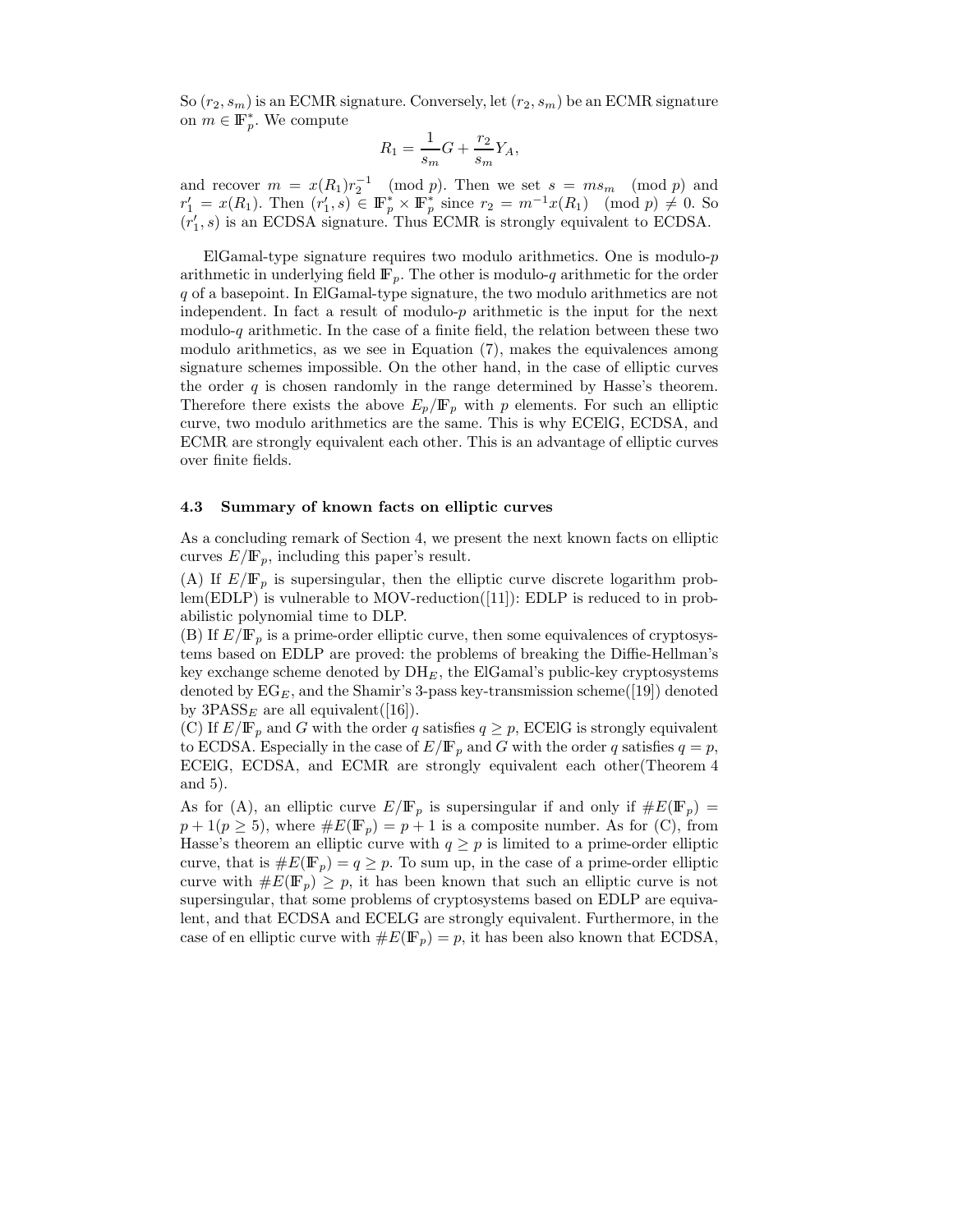ECElG and ECMR are strongly equivalent each other. Figure 1 presents the relations among  $(A)$ ,  $(B)$ , and  $(C)$ .



**Fig. 1.** Known facts on Elliptic curves over  $\mathbb{F}_p(p \geq 5)$ 

In the case of  $E/\mathbb{F}_{2r}$ , the order  $\#E(\mathbb{F}_{2r})$  of a supersingular elliptic curve is not necessarily a composite number though the facts  $(A)$ ,  $(B)$ , and  $(C)$  hold. Therefore in the case of a prime-order elliptic curve with  $\#E(\mathbb{F}_{2^r}) \geq 2^r$ , it has been known that some problems of cryptosystems based on EDLP are equivalent, and that ECDSA and ECElG are strongly equivalent. We often construct elliptic curves by using Weil-conjecture: lifting E over a lower field, for example  $E/\mathbb{F}_2$ or  $E/\mathbb{F}_{2^2}$ , to  $E/\mathbb{F}_{2^r}$ . However, in such a way we cannot construct a prime-order elliptic curve  $E/\mathbb{F}_{2r}$  since  $\#E(\mathbb{F}_{2r})$  is always divisible by the lifted  $\#E(\mathbb{F}_{2})$  or  $\#E(\mathbb{F}_{2^2})$  respectively.

# **5 Bleichenbacher-attack over elliptic curves**

We saw in Section 3 that Bleichenbacher-attack indicates the security relation between ElGamal and DSA:(i) ElGamal is not strongly equivalent to DSA and vulnerable to Bleichenbacher-attack, (ii) ElGamal removed the case of  $r_1 = 0$  $\pmod{q}$  from the signatures is strongly equivalent to DSA and strong against Bleichenbacher-attack. As for elliptic curves, from Theorem 4 and 5, we saw that if  $q \geq p$ , then ECEIG is always strongly equivalent to ECDSA, and if  $q \leq p$ , then there exists ECEIG that is not strongly equivalent to ECDSA. Does Bleichenbacher-attack also indicate the security relation well? We also saw in Section 2 that a trapdoor algorithm is one of the important factors for Bleichenbacher-attack. The conception of a trapdoor might be used for a constructive purpose such as Key-Escrow system. Therefore we take interest in a technique of constructing a trapdoor algorithm over elliptic curves.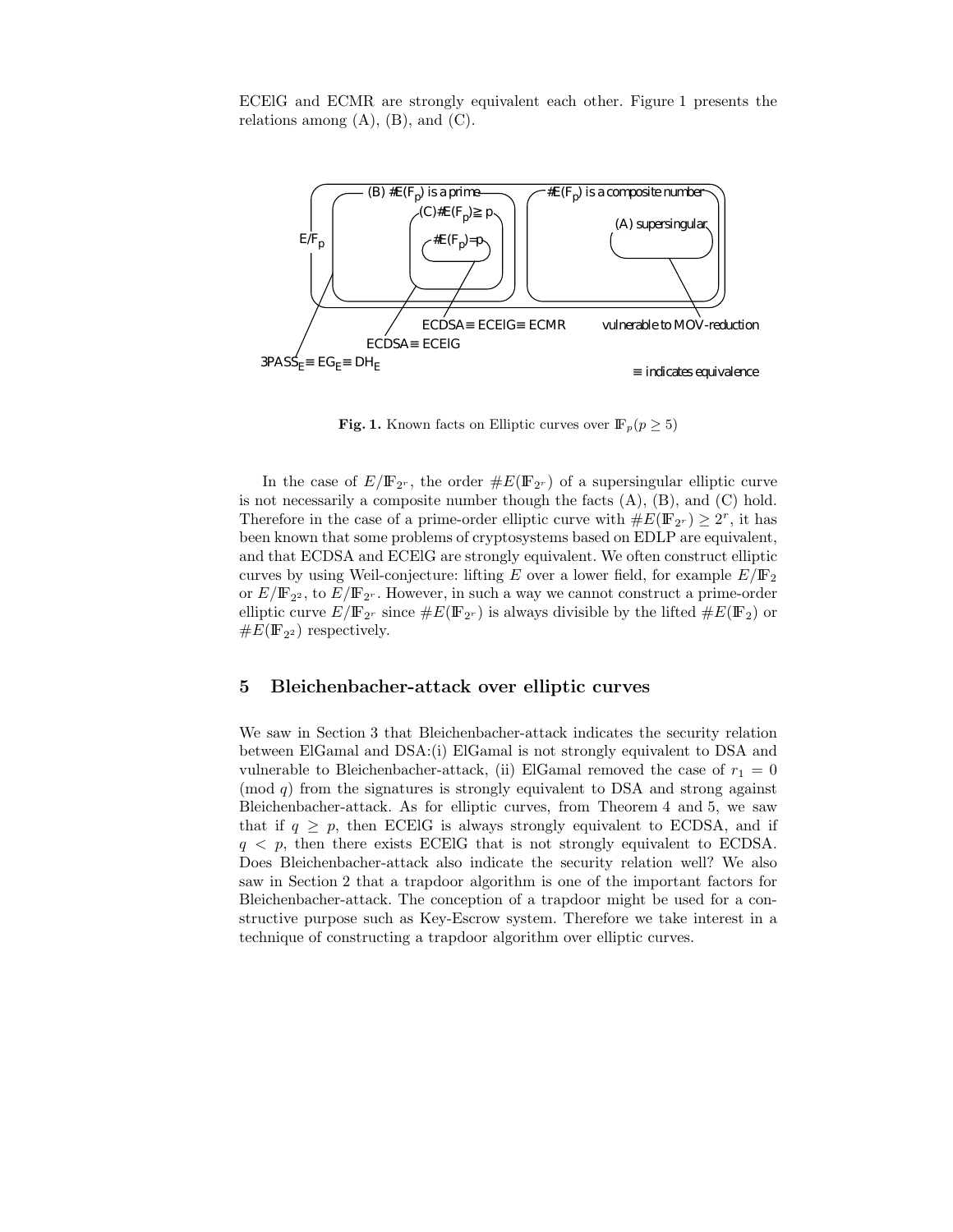This section will investigate how Bleichenbacher-attack is applied to ECElG and also present a new trapdoor algorithm by using another feature of elliptic curves.

Bleichenbacher-attack against ECElG is as follows. Assume that a forger knows  $B \in E(\mathbb{F}_p)$  such as  $x(B) \in \mathbb{F}_p^*$ ,  $x(B) = 0 \pmod{q}$ , and  $tB = G$  for a known  $t \in \mathbb{F}^*$ . For  $m \in \mathbb{F}^*$  he sets  $B_t = B$  and  $s = tm \pmod{q}$ . Then  $(B_t, s)$ known  $t \in \mathbb{F}_q^*$ . For  $m \in \mathbb{F}_p^*$ , he sets  $R_1 = B$  and  $s = tm \pmod{q}$ . Then  $(R_1, s)$ is a valid signature on  $m$  since

$$
mG + x(R_1)Y_A - sR_1 = mG - tm/tG = O.
$$

In the case of ECDSA, such  $R_1 = B$  is removed from the signatures. Therefore ECDSA is strong against the attack. In the case of ECElG, Theorem 4 and 5 say that the above  $B$  exists if and only if ECEIG is not strongly equivalent to DSA. Therefore Bleichenbacher-attack also indicates the security relation between ECElG and ECDSA: ECElG is vulnerable to Bleichenbacher-attack if and only if ECElG is not strongly equivalent to ECDSA.

In the case of elliptic curves, a natural-trial trapdoor algorithm to generate  $E/\mathbb{F}_p$  and G with a trapdoor B would be as follows: first set  $E/\mathbb{F}_p$  and a large prime  $q|\#E(\mathbb{F}_p)$ , next find  $B \in E(\mathbb{F}_p)$  such that the order of B is  $q, x(B) \in \mathbb{F}_p^*$ <br>and  $x(B) = 0$  (mod g) then set a basement  $G = tB$  for  $1 \le t \le q-1$ and  $x(B) = 0 \pmod{q}$ , then set a basepoint  $G = tB$  for  $1 < t < q - 1$ .

The above natural-trial trapdoor algorithm over elliptic curves seems to be more difficult than that over finite fields in Section 2 by the following reason. Usually in elliptic curves, we take  $p$  and  $q$  whose sizes are almost the same and smaller than finite fields $([5])$ . Therefore for a fixed elliptic curve there are few points with the x-coordinate divisible by  $q$ . This is why the natural-trial algorithm seems not to be practical. Here we show a new algorithm generating the trapdoor over elliptic curves by using another feature that there exist many isomorphic elliptic curves for any elliptic curve.

#### **Algorithm generating a trapdoor over elliptic curves**

1. Choose an elliptic curve  $E/\mathbb{F}_p$  and  $R \in E(\mathbb{F}_p)$  with a prime order  $q < p$  such that q is a quadratic residue modulo p, and that  $x(R) = 1$ , that is

$$
E: y2 = x3 + ax + b (a, b \in \mathbb{F}_p), R = (1, r_y).
$$

Here we set  $u \in \mathbb{F}_p$  such that  $u^2 = q \pmod{p}$ . 2. Choose  $1 < t < q$  and computes

$$
tR = G = (g_x, g_y).
$$

Then the order of G is q since t is relatively prime to q. 3. Define an isomorphism  $\varphi$  from E to  $E_q$  as follows

$$
\varphi: E(\mathbb{F}_p) \ni (x, y) \to (qx, uqy) \in E_q(\mathbb{F}_p),
$$

where  $E_q/\mathbb{F}_p$ :  $y^2 = x^3 + aq^2x + bq^3$ . Then the elliptic curve  $E_q$ , and a basepoint  $\varphi(G)$  have a trapdoor  $\varphi(R)$ .

We show the above elliptic curve has a trapdoor. Since  $\varphi$  is isomorphism and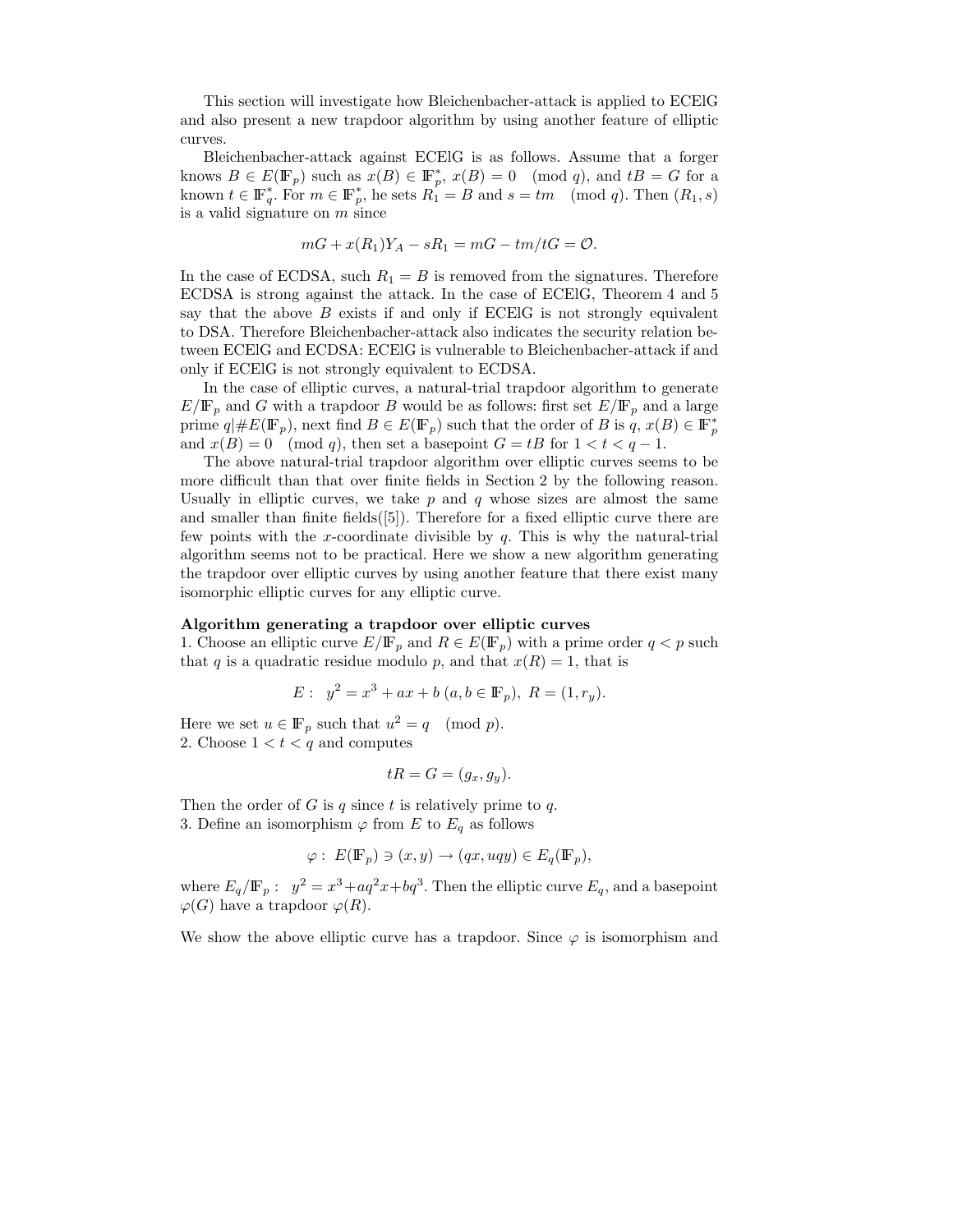$\varphi(\mathcal{O}) = \mathcal{O}, \varphi$  is homomorphism([18]). So  $E_q$ ,  $\varphi(G) = (qg_x, uqg_y)$ , and  $\varphi(R) =$  $(q, uqr_y)$  satisfy that:

1. both the order of  $\varphi(R)$  and  $\varphi(G)$  are q;

2.  $t\varphi(R) = \varphi(G);$ 

3. the x-coordinate of  $\varphi(R)$  is q, that is  $x(\varphi(R)) = 0 \pmod{q}$ .

This means that  $\varphi(R)$  is a trapdoor of the elliptic curve  $E_q$  and the basepoint  $\varphi(G).$ 

Note that the existence of the trapdoor cannot be recognized easily by  $E_q$ and  $\varphi(G)$ . The coefficients of  $E_q$  are not necessarily divisible by q since the coefficients  $aq^2$  and  $bq^3$  are represented by modulo p. Furthermore if we choose a suitable t such as  $qg_x, uqg_y > p$ , then both x- and y-coordinate of  $\varphi(G)$  are not necessarily divisible by  $q$  since they are represented by modulo  $p$ .

We discuss the running time of the above trapdoor generating algorithm. The above Algorithm requires only the next three conditions (adding to an original algorithm generating elliptic curves for ECEIG, ECDSA, ECMR, etc):  $q$  is a quadratic residue modulo p,  $x(R) = 1$ , and  $q \leq p$ . The first and the third conditions are easy to be satisfied. The second condition also seems not to be so difficult since an algorithm generating elliptic curves with a basepoint of a small coordinate, implemented easily, is reported([9]). Therefore the above trapdoor generating algorithm is expected to be more practical than the natural-trial algorithm.

# **6 Conclusion**

In this paper, we have investigated the next two facts:

(1) we have strictly analyzed strong equivalences between signature schemes. We have explained why Bleichenbacher-attack works for ElGamal but not for DSA, and shown that ElGamal removed the case of  $r_1 = 0 \pmod{q}$  from the signatures is strongly equivalent to DSA and strong against Bleichenbacherattack. We have discussed that the relation between modulo-p arithmetic and modulo  $q$ -arithmetic is important for the equivalences between ElGamal-type signatures. We have focussed our attention on elliptic curves which have a good feature, in addition to smaller size, that elliptic curve signatures can choose various modulo-q arithmetics on an underlying field  $\mathbb{F}_p$ . By using this feature, we have shown that ECElG is strongly equivalent to ECDSA on a prime-order elliptic curve  $E/\mathbb{F}_p$  with  $\#E(\mathbb{F}_p) = q \geq p$ . Furthermore we have shown that ECEIG, ECDSA, and ECMR on an elliptic curve  $E_p/\mathbb{F}_p$  with  $\#E_p(\mathbb{F}_p) = p$  are all strongly equivalent each other. Therefore such an elliptic curve  $E_p/\mathbb{F}_p$  can construct a message recovery signature whose security is guaranteed by a widely known signature, ECDSA and ECElG.

(2) we have investigated how Bleichenbacher-attack is applied to ECElG. We have shown that Bleichenbacher-attack reflects the relation between ECElG and ECDSA: Bleichenbacher-attack works only for such ECElG that is not strongly equivalent to ECDSA. We have also presented a new trapdoor generating algorithm against the attack by using another feature of elliptic curves.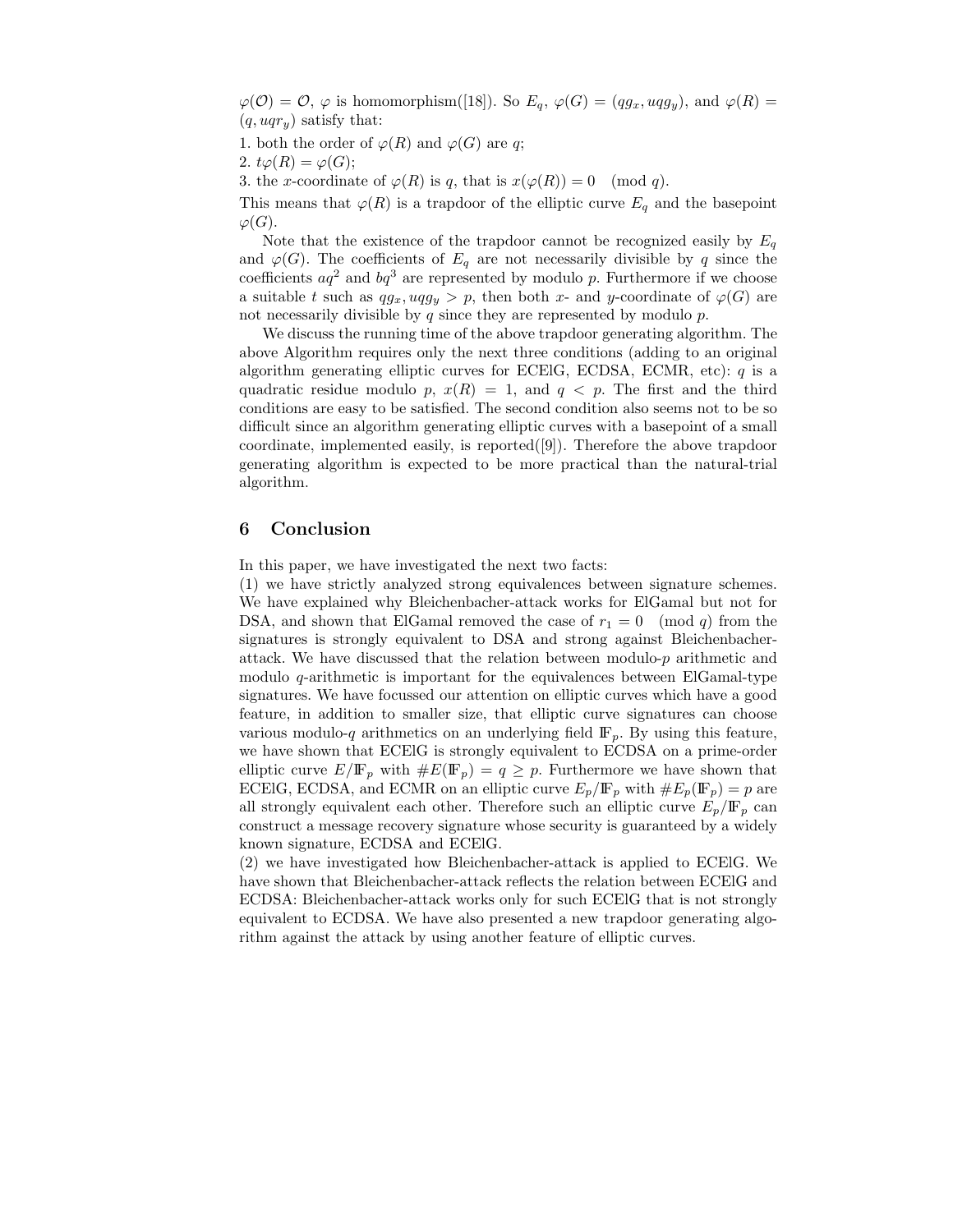#### **Acknowledgements**

The author would like to thank Hiroki Shizuya for helpful conversations. The author is grateful to Daniel Bleichenbacher, Markus Michels, and Rainer A. Rueppel for sending me papers. The author wishes to thank Makoto Tatebayashi for helpful advice.

# **References**

- 1. D. Bleichenbacher, "Generating ElGamal signatures without knowing the secret key" to appear in *Advances in Cryptology-Proceedings of EUROCRYPT'96*.
- 2. W. Diffie and M. Hellman, "New directions in cryptography" *IEEE Trans. Inform. Theory*, Vol. IT-22 (1976), 644-654.
- 3. T. ElGamal, "A public key cryptosystem and a signature scheme based on discrete logarithms", *IEEE Trans. Inform. Theory*, Vol. IT-31 (1985), 469-472.
- 4. C. G. G¨unther, "An identity-based key-exchange protocol", *Advances in Cryptology-Proceedings of Eurocrypt'89*, Lecture Notes in Computer Science, **434**(1990), Springer-Verlag, 29-37.
- 5. G. Harper, A. Menezes and S. Vanstone, "Public-key cryptosystems with very small key lengths", *Advances in Cryptology-Proceedings of Eurocrypt'92*, Lecture Notes in Computer Science, **658**(1993), Springer-Verlag, 163-173.
- 6. N. Koblitz, "Elliptic curve cryptosystems", *Mathematics of Computation*, **48**(1987), 203-209.
- 7. V. S. Miller, "Use of elliptic curves in cryptography", *Advances in Cryptology-Proceedings of Crypto'85*, Lecture Notes in Computer Science, **218**(1986), Springer-Verlag, 417-426.
- 8. A. Miyaji, "On ordinary elliptic curves", *Advances in Cryptology-Proceedings of ASIACRYPT'91*, Lecture Notes in Computer Science, **739**(1993), Springer-Verlag, 460-469.
- 9. A. Miyaji, "Elliptic curve over *F<sup>p</sup>* suitable for cryptosystems", *Advances in Cryptology-Proceedings of AUSCRYPT'92*, Lecture Notes in Computer Science, **718**(1993), Springer-Verlag, 479-491.
- 10. "Proposed federal information processing standard for digital signature standard (DSS)", *Federal Register*, v. 56, n. 169, 30 Aug 1991, 42980-42982.
- 11. A. Menezes, T. Okamoto and S. Vanstone, "Reducingelliptic curve logarithms to logarithms in a finite field", *Proceedings of the 22nd Annual ACM Symposium on the Theory of Computing*, 80-89, 1991.
- 12. K. Nyberg and R. A. Rueppel, "A new signature scheme based on the DSA giving message recovery", *Proceedings of 1st ACM Conference on Computer and Communications Security*, 1993.
- 13. K. Nyberg and R. A. Rueppel, "Message recovery for signature schemes based on the discrete logarithm problem", *Advances in Cryptology-Proceedings of Eurocrypt'94* , Lecture Notes in Computer Science, **950**(1995), Springer-Verlag, 182-193.
- 14. K. Nyberg and R. A. Rueppel, "Message recovery for signature schemes based on the discrete logarithm problem", *Designs Codes and Cryptography*, **7**(1996), 61-81.
- 15. R. Rivest, A. Shamir and L. Adleman, "A method for obtaining digital signatures and public-key cryptosystems", *Communications of the ACM*, vol.21, No.2(1978), 120-126.